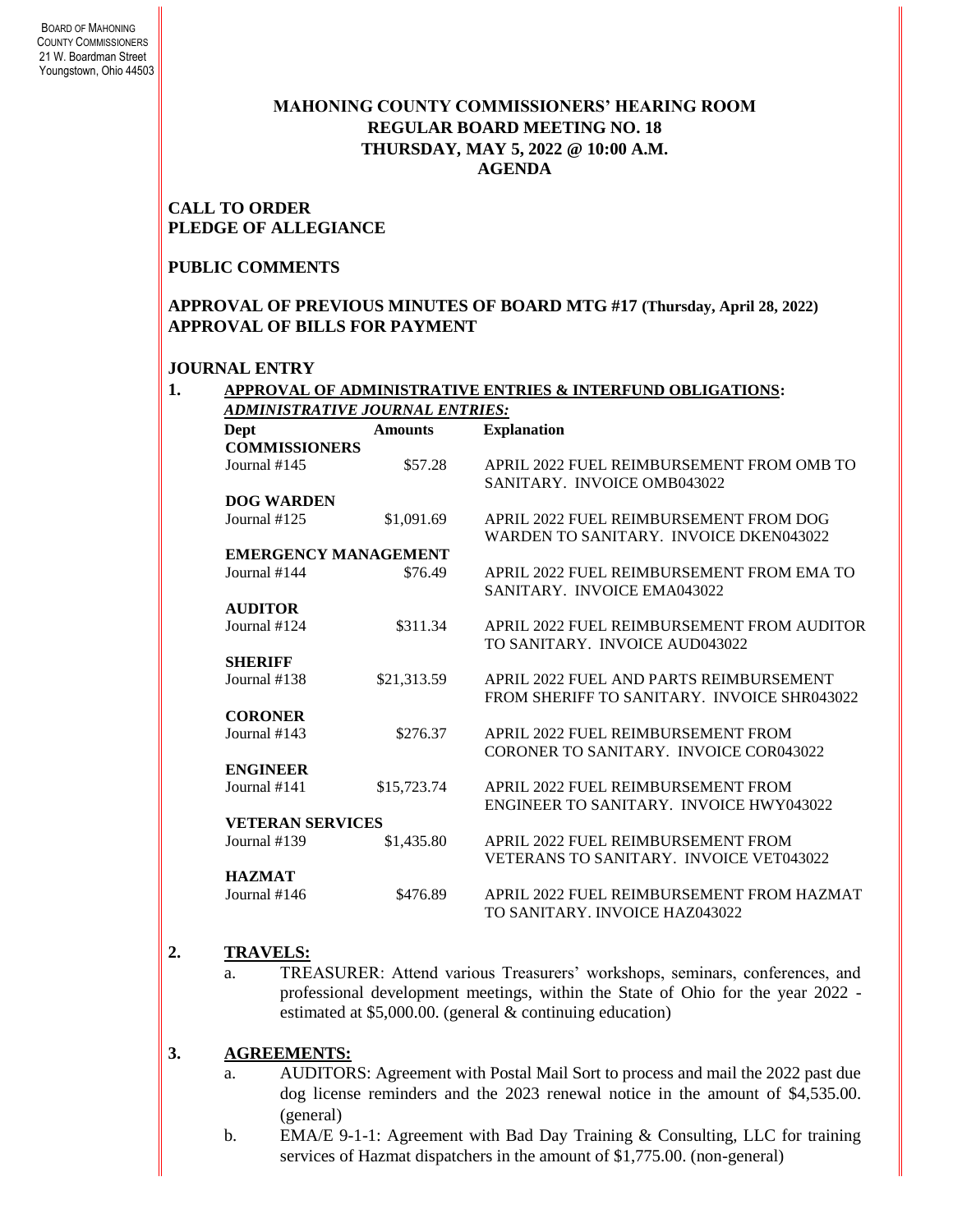- c. JJC: Agreement with Landscape by Design, Inc., for landscaping of the courtyard in the amount of \$10,413.00. (non-general)
- d. JOB & FAMILY: Amendment No. 2 with Meals on Wheels for delivery of meals to APS clients in the additional amount of \$5,000.00. (non-general)
- e. LEAD-BASED: Addendum No. II with Travis Systems, Inc. to install additional software for Inspectors in the amount of \$2,199.00. (non-general)

# **RESOLUTIONS**

| 1. | <b>ADDITIONS:</b>             |                |                                               |  |
|----|-------------------------------|----------------|-----------------------------------------------|--|
|    | Dept                          | <b>Amounts</b> | <b>Explanation</b>                            |  |
|    | <b>COMMISSIONERS</b>          |                |                                               |  |
|    | Journal $#1032$               | \$686,627.00   | BUDGET ADDITION TO PROJECT #00128 BEV ROAD    |  |
|    |                               |                | <b>BUILDING IMPROVEMENTS INCREASE ROOFING</b> |  |
|    | Journal #128                  | \$101,993.00   | BUDGET ADDITION TO PROJECT #38009 OAKHILL     |  |
|    |                               |                | HEADSTART HVAC INCREASE INTRAFUND TRANS-      |  |
|    |                               |                | FER OUT; PROJECT #00111 ARPA COURTHOUSE       |  |
|    |                               |                | EXTERIOR INCREASE OPERATING TRANSFER OUT      |  |
|    | <b>COMMON PLEAS COURT</b>     |                |                                               |  |
|    | Journal $#126$                | \$11,000.00    | BUDGET ADDITION TO ORG #1410575 COMMON        |  |
|    |                               |                | PLEAS SPECIAL PROJECT INCREASE SUBSCRIP-      |  |
|    |                               |                | TIONS, TRAVEL, PRINTING, AND MATERIALS &      |  |
|    |                               |                | <b>SUPPLIES</b>                               |  |
|    | Journal $#133$                | \$3,000.00     | BUDGET ADDITION TO ORG #1420575 COMMON        |  |
|    |                               |                | PLEAS LEGAL RESEARCH INCREASE SUBSCRIP-       |  |
|    |                               |                | <b>TIONS</b>                                  |  |
|    | <b>SOLID WASTE MANAGEMENT</b> |                |                                               |  |
|    | Journal #67                   | \$343,313.00   | BUDGET ADDITION TO ORG #7550901 SOLID WASTE   |  |
|    |                               |                | <b>COMMISSION ADMINS INCREASE OPERATING</b>   |  |
|    |                               |                | <b>TRANSFER OUT</b>                           |  |

## **2. RECORD OF BIDS:**

a. RECYCLING: Single-Stream & Institutional Paper Recycling Front-Load Services

# **3. RESOLUTIONS**:

- a. COMMISSIONERS/OMB: Resolution to approve the 2022 Updated Proposal with Elections Systems and Software, LLC for election equipment.
- b. COMMISSIONERS/OMB: Resolution authorizing the transfer of funds from the ARPA Revenue Replacement Fund in the amount of \$343,314.00 and the Solid Waste Administration Fund in the amount of \$343,313.00 to the Capital Improvement Fund for the Bev Rd. Building Improvements.
- c. CONVENTION & VISITORS: Resolution in support of the sponsorship grant of \$1,000.00 to Boardman Community Baseball for district tournaments.
- d. CONVENTION & VISITORS: Resolution in support of the sponsorship grant of \$1,000.00 to Youngstown State University for the Summer Festival of the Arts.
- e. LEAD-BASED: Resolution approving the moral obligation payment of \$6,000.00 to the Howland Company for additional lead hazard control work at 87.5 Madison.
- f. PURCHASING: Resolution of Necessity-approving the agreement with Boak & Sons, Inc., through the Omnia/Roof Connect Cooperative Purchasing Program for roof replacement at the Bev Rd. Masco Workshop in the total amount of \$686,627.00.
- g. SANITARY: Resolution approving the appointments of two (2) Treatment Plant Aides and one (1) Mechanic I.